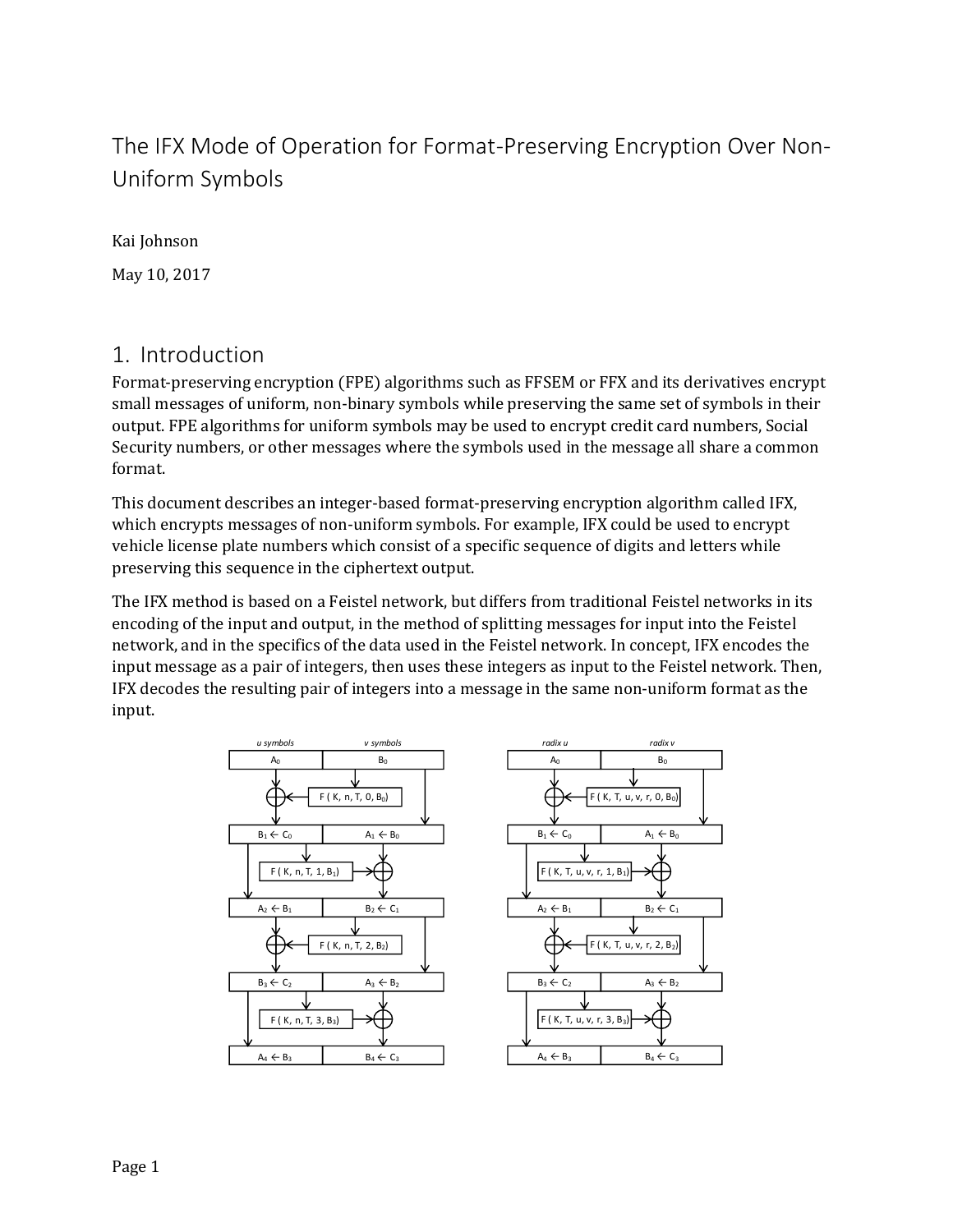Figure 1: Comparison of traditional Feistel network encryption and IFX encryption. In prior FPE methods, the Feistel network operates on vectors of symbols of differing length but with a uniform radix for all the symbols. In IFX, the Feistel network operates instead on two integers, each with a different radix. The inputs to prior FPE methods,  $A_0$  and  $B_0$ , have corresponding permutations of radix<sup>u</sup> and radix<sup>v</sup>. In comparison, the inputs to IFX,  $A_0$  and  $B<sub>0</sub>$ , are integers values of radix u and v, respectively. The decryption algorithms for prior FPE methods and IFX both operate similarly to encryption, but with the order of the rounds reversed, the roles in relation to the round function F reversed, and with modular addition replaced with modular subtraction.

The IFX method is initialized with a vector of integer radices that describes the input and output formats. A license plate format, for example, might consist of a vector of {10, 26, 26, 26, 10, 10, 10} to represent a sequence of symbols with one digit followed by three letters followed by three digits.

In its general form, IFX accepts arbitrary input formats, with radix vectors of arbitrary length greater than one containing radices greater than one. Specific implementations may forgo this flexibility in favor of hard-coding a single input format.

The IFX encryption algorithm takes a key K, a plaintext vector X, and tweak vector T, where K is a valid key for the underlying AES block cipher, X consists of integers corresponding to the radices specified in the initialization, and T consists of an arbitrary number of bytes. The output of the encryption algorithm is a ciphertext vector Y consisting of integers corresponding to the radices specified in the initialization. Given the same key K and tweak T, the IFX decryption algorithm outputs the plaintext X corresponding to the ciphertext Y.

#### 2. Notation

Variable names use capital letters for vectors and lower case letters for scalars. Literal values of vectors are written as lists of elements in braces, e.g. { 1, 2, 3, 4 }.

IFX uses two's complement integers of constrained magnitude (e.g. 2 or 4 byte integers) and unconstrained magnitude. The integer types may be inferred from the context where they are not explicitly specified.

 $x \cdot y$  Sequence of integers greater than or equal to x and less than or equal to y.

 $x + y$  Addition of the integers x and y.

 $x - y$  Subtraction of the integer y from x.

 $x \times y$  Multiplication of the integers x and y.

x div y Integer division of the integer x by y, i.e. the floor of the real number value of x divided by y.

x mod y Source 2 Nonnegative remainder of the integer x modulo the positive integer y.

- $\sqrt{x}$  The square root of x.
- $|x|$  Largest integer less than or equal to the real value of x.

 $[x]$  Smallest integer greater than or equal to the real value of x.

 $max(X)$  Largest integer in the vector of integers X.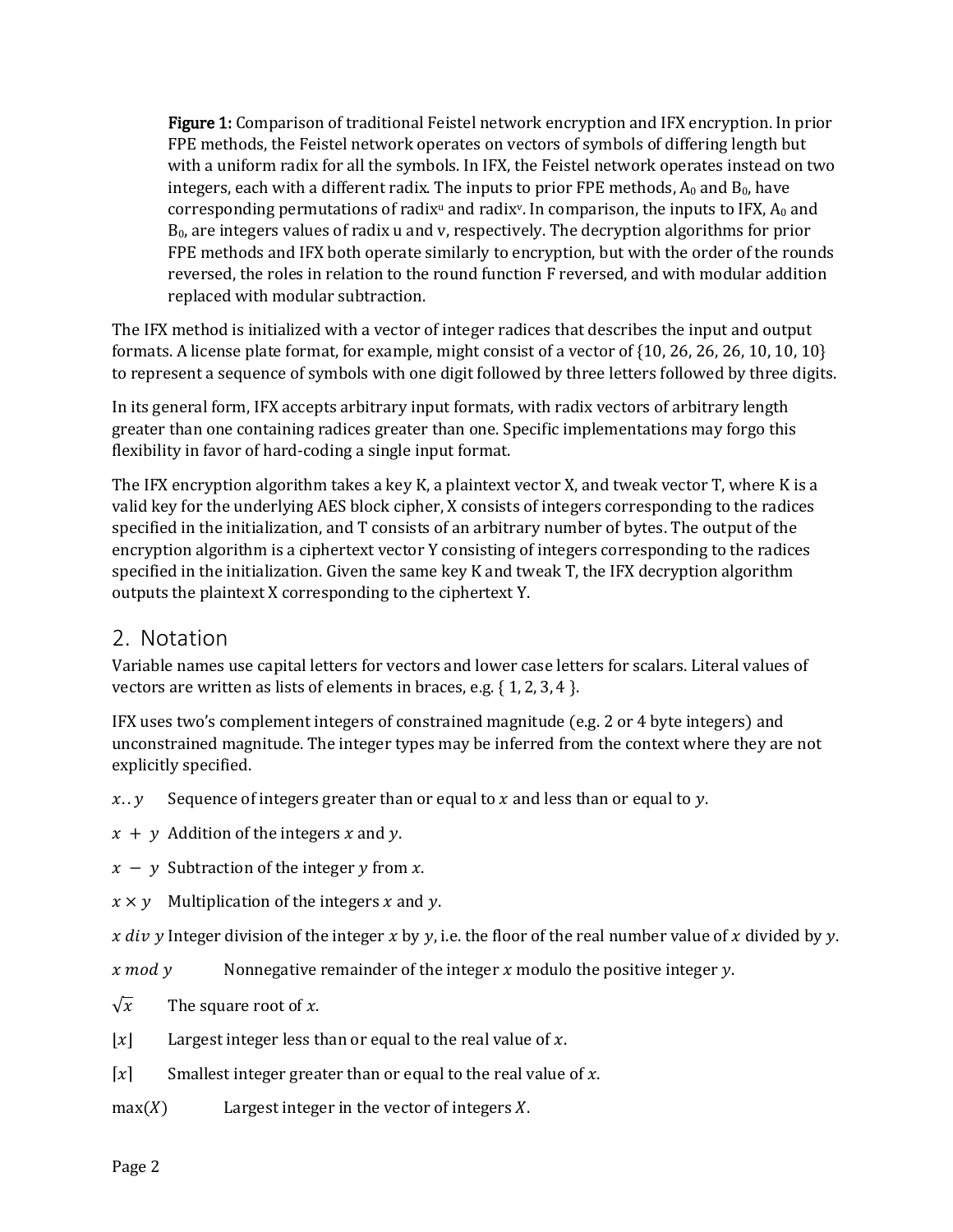$length(X)$  Number of elements in the vector X.

 $X[n]$  The n<sup>th</sup> element of the vector X, where n is in the range 0 to *length*(X) – 1.

 $X[n.. m]$  Vector containing the n<sup>th</sup> through m<sup>th</sup> elements of the vector X.

 $|X|$   $|Y|$  Concatenation of the vectors  $X$  and  $Y$ .

 $desending(X)$  Vector containing the elements of  $X$  sorted in descending order.

 $primes(x)$  Vector of x elements where the n<sup>th</sup> element contains a vector of the prime factors of n. See Appendix A for possible implementations.

 $bithergth(x)$  Number of bits required to represent the integer x.

 $\text{ciph}(K, IV, X)$  Result of AES encryption in CBC mode using key K and initialization vector I of the byte vector  $X$ .

#### 3. Component Functions

 $product(X)$  Product of the integers in a vector.

Inputs:

X, a vector of positive integers of arbitrary length

Outputs:

, an unconstrained integer

Steps:

```
1. y \leftarrow 1
```
- 2. For each element  $x$  of  $X$ 
	- a.  $y \leftarrow y \times x$

 $factors(X)$  Prime factors of the integers in a vector. See Appendix A for alternative implementations.

Inputs:

 $W$ , a vector of integers of arbitrary length, where each integer is greater than or equal to two

Outputs:

, a vector of integers of arbitrary length

Steps:

- 1.  $E \leftarrow primes(max(W))$
- 2.  $G = \{\}$
- 3. For each  $w$  in  $W$ 
	- a.  $G \leftarrow G \mid E(w)$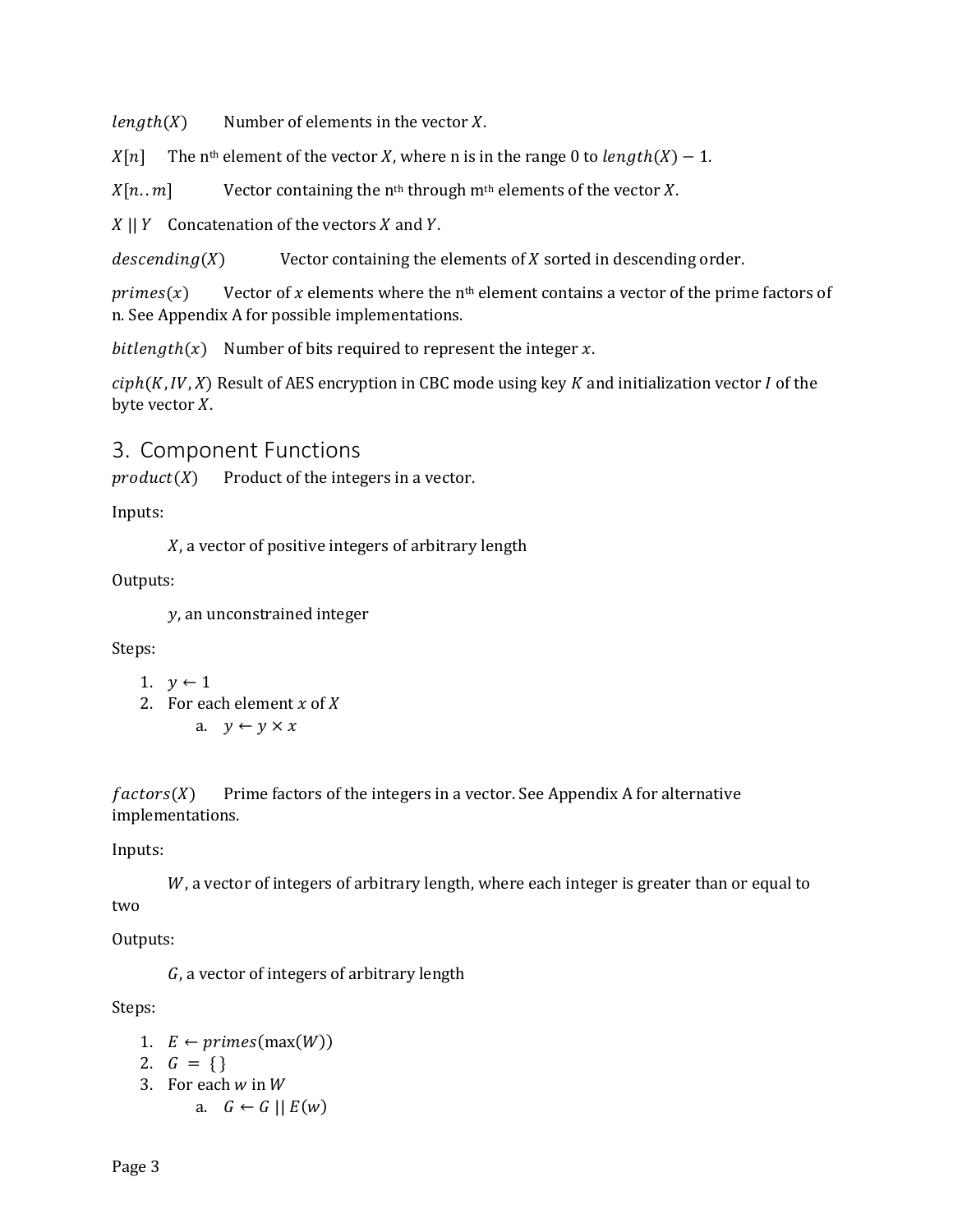$num(X)$  Unconstrained integer representation of a vector of integer values.

Prerequisites:

W, an arbitrary length vector of radices supplied to IFX. Initialize

Inputs:

X, a vector of length(W) integers such that  $0 \leq X[i] < W[i]$  for all i in 0. . length(W) – 1

Outputs:

, an unconstrained integer

Steps:

```
1. y \leftarrow 02. For each i in 0. . length(X) - 1a. y \leftarrow y \times W[i] + X[i]
```
rounds( $u, v$ ) Number of Feistel rounds required for inputs with radices  $u$  and  $v$ .

Inputs:

 $u$  and  $v$ , unconstrained integers

**Output** 

 $r$ , a constrained integer

Steps:

```
1. x \leftarrow \text{bitlength}(v-1)
```
- 2.  $y \leftarrow \text{bitlength}(u-1)$
- 3. If  $x \leq y, r \leftarrow 4 \times [(x + y)/x]$ ; else  $r \leftarrow 4 \times [(x + y)/y]$

 $bytes(x)$  Vector of bytes containing the two's compliment representation of an integer.

Inputs:

 $x$ , a constrained or unconstrained integer

Outputs:

 $X$ , a vector of bytes

Steps:

```
1. X \leftarrow \{\}2. Do
          a. X \leftarrow \{x \mod 256\} \mid X
```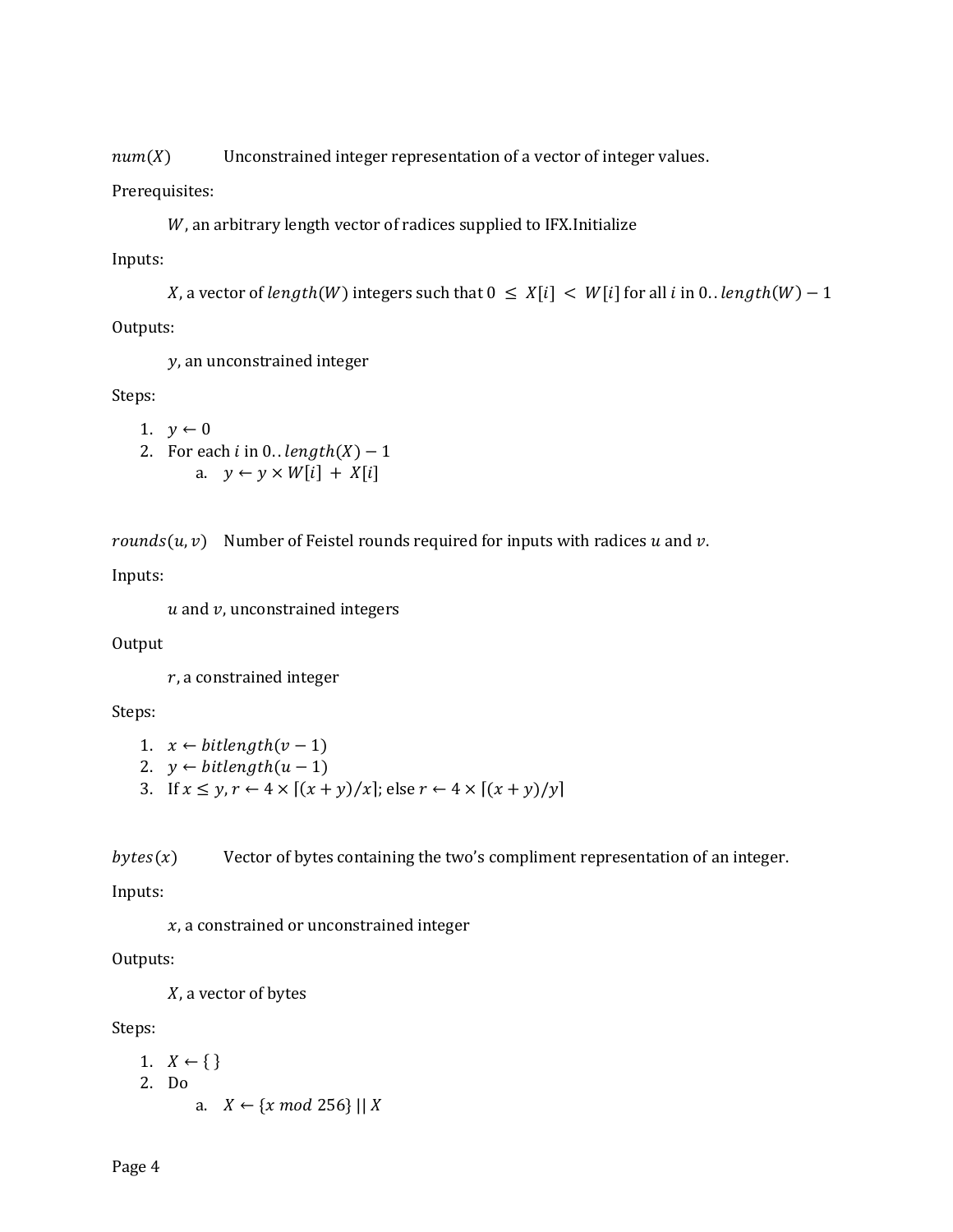```
b. x \leftarrow x \text{ div } 256While x \neq 0
```
 $integer(X)$  Two's compliment integer represented by a byte vector.

Inputs:

 $X$ , a vector of bytes

Outputs:

 $x$ , an unconstrainted integer

Steps:

1.  $y \leftarrow 0$ 

```
2. For each i in 0. . length(X) - 1
```
a. If  $i = 0, y \leftarrow y \times 256 + X[i]$ ; else  $y \leftarrow y \times 256 + X[i] \mod 256$ 

 $padding(x)$  Vector of x bytes containing zeros.

Inputs:

x, a constrained integer

Outputs:

X, a vector of bytes

Steps:

1.  $X \leftarrow \{0, 0, 0, ..., 0\}$ , where the number of elements is determined by x.

str(y) Representation an unconstrained integer as a vector of integer values.

Prerequisites:

W, an arbitrary length vector of radices supplied to IFX. Initialize

Input:

, an unconstrained integer

Output:

Y, a vector of length(W) integers such that  $0 \leq Y[i] < W[i]$  for all i in 0. . length(W) – 1 Steps:

1.  $Y \leftarrow \{\dots\}$ , where the length of Y is the same as the length of W

2. For *i* in  $length(W) - 1.0$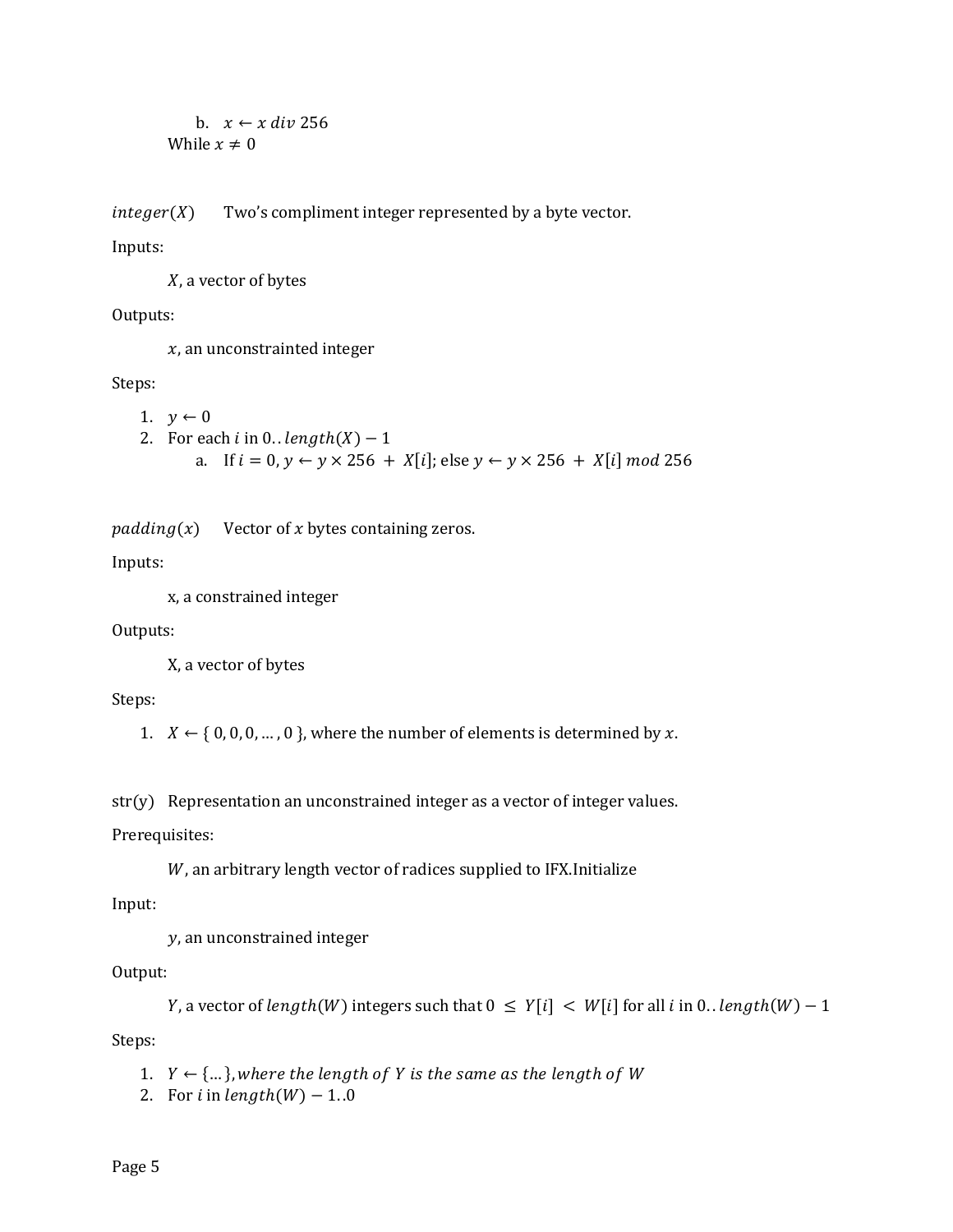a.  $Y[i] \leftarrow y \mod W[i]$ b.  $y \leftarrow y$  div W[i]

## 4. IFX Algorithms

 $IFX. Initialize(W)$  Initialize the IFX algorithms with a vector of radices.

Inputs:

 $W$ , an arbitrary length vector of radices, where each radix is an integer greater than or equal to two

Outputs:

w, an unconstrained integer

u and v, unconstrained integers such that  $u \times v = w$ 

Steps:

- 1.  $w \leftarrow product(W)$
- 2.  $G \leftarrow descending(factors(W))$
- 3.  $u \leftarrow 1; v \leftarrow 1$
- 4. For each element  $g$  of  $G$ 
	- a. If  $u \times g \leq |\sqrt{w}|, u \leftarrow u \times g$ ; else  $v \leftarrow v \times g$

 $IFX. \nEnergy(X, T, X)$  Encrypt a plaintext vector using the supplied key and tweak.

Prerequisites:

W, an arbitrary length vector of radices supplied to IFX. Initialize

```
u and v, unconstrained integers such that u \times v = product(W)
```
Inputs:

 $K$ , an AES key

, a vector of bytes of arbitrary length

X, a plaintext vector of  $length(W)$  integers such that  $0 \leq X[i] < W[i]$  for all *i* in  $0.$   $length(W) - 1$ 

Outputs:

Y, a ciphertext vector of  $length(W)$  integers such that  $0 \leq Y[i] < W[i]$  for all i in  $0.$   $length(W) - 1$ 

Steps:

1.  $x \leftarrow num(X)$ 2.  $a \leftarrow x \, div \, v$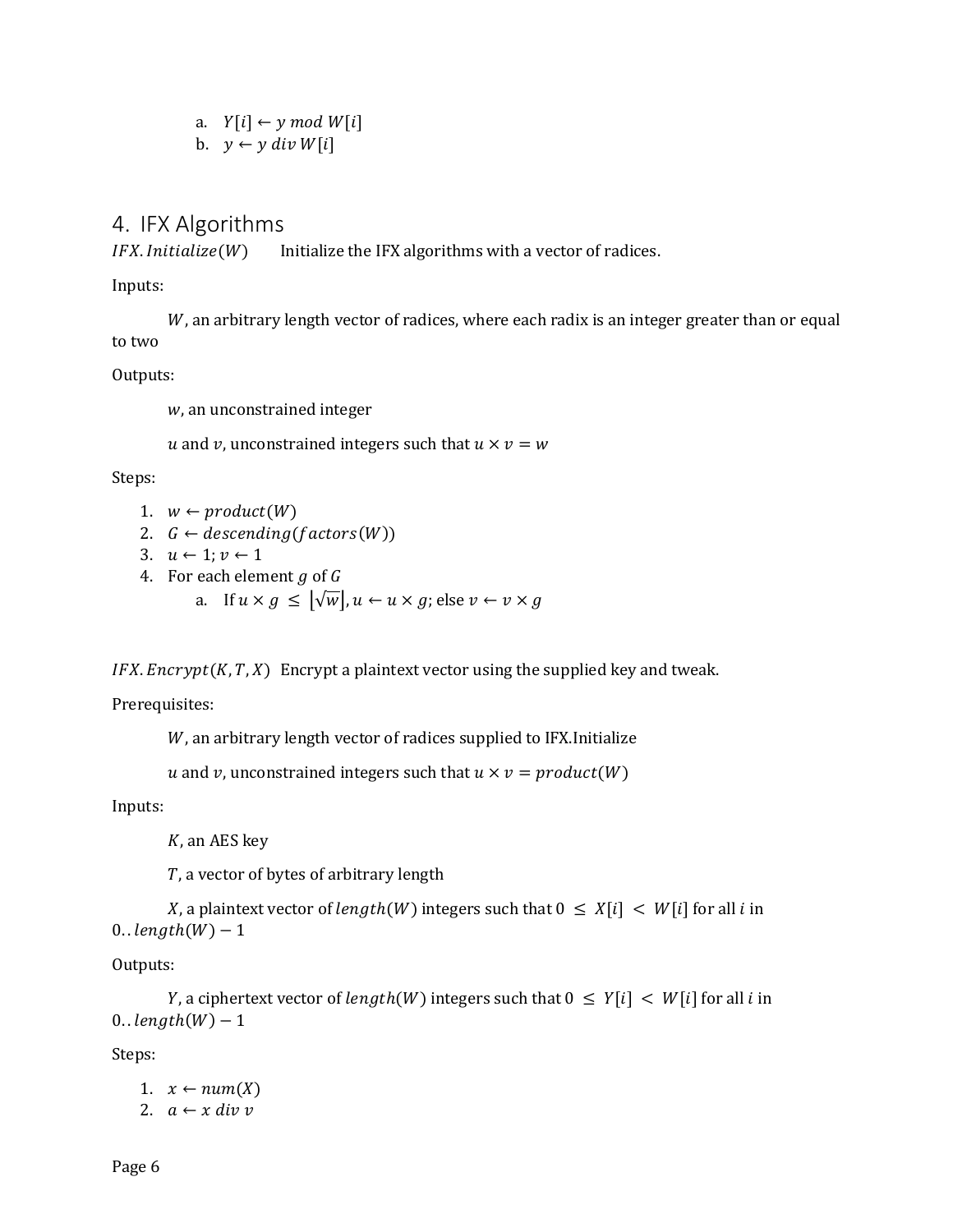3.  $b \leftarrow x \mod y$ 

4. 
$$
r \leftarrow rounds(u, v)
$$

5.  $R \leftarrow bytes(r)$ 

- 6.  $U \leftarrow bytes(u)$
- 7.  $V \leftarrow bytes(v)$
- 8.  $s \leftarrow length(T) + length(U) + length(V) + length(R)$
- 9.  $S \leftarrow bytes(s)$
- 10.  $0 \leftarrow R \mid S \mid$  padding(-length(R) length(S) length(T) length(U)  $length(V) \mod 16) || T || U || V$
- 11. ← {0, 0, 0, 0, 0, 0, 0, 0, 0, 0, 0, 0, 0, 0, 0, 0}
- 12.  $P \leftarrow ciph(K, I, 0)$
- 13.  $P \leftarrow P[length(P) 16.. length(P) 1]$
- 14. For *i* in  $0 \cdot r 1$ 
	- a. If *i* is even,  $d \leftarrow u, e \leftarrow length(V)$ ; else  $d \leftarrow v, e \leftarrow length(U)$ 
		- b.  $I \leftarrow bytes(i)$
		- c.  $B \leftarrow bytes(b)$
		- d.  $j \leftarrow e length(B)$
	- e.  $Q \leftarrow I \mid \mid padding(-length(I) e \mod 16) \mid \mid padding(i) \mid \mid B$
	- f.  $F \leftarrow ciph(K, P, Q)$
	- g.  $f \leftarrow num(F)$
	- h.  $c \leftarrow (a + f) \mod d$
	- i.  $a \leftarrow b$ 
		- i.  $b \leftarrow c$
- 15.  $y \leftarrow a \times v + b$ 16.  $Y \leftarrow str(y)$

 $IFX.$  Decrypt  $(K, T, Y)$  Encrypt a plaintext vector using the supplied key and tweak.

Prerequisites:

W, an arbitrary length vector of radices supplied to IFX. Initialize

u and v, unconstrained integers such that  $u \times v = product(W)$ 

Inputs:

 $K$ , an AES key

, a vector of bytes of arbitrary length

Y, a plaintext vector of  $length(W)$  integers such that  $0 \leq Y[i] < W[i]$  for all *i* in  $0.$   $length(W) - 1$ 

Outputs:

```
X, a ciphertext vector of length(W) integers such that 0 \leq X[i] < W[i] for all i in
0. length(W) - 1
```
Steps: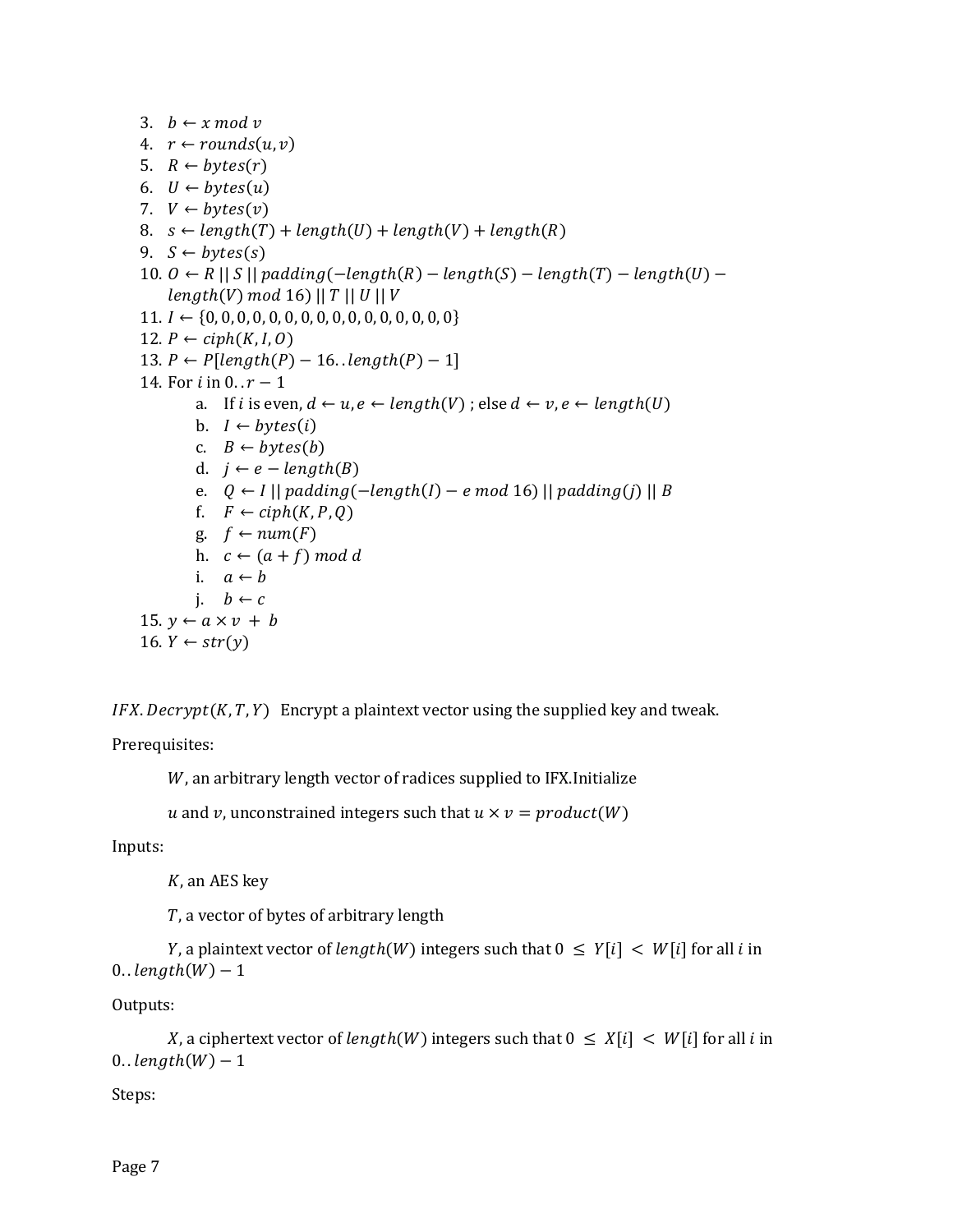1.  $y \leftarrow num(Y)$ 2.  $a \leftarrow y \, div \, v$ 3.  $b \leftarrow y \mod v$ 4.  $r \leftarrow rounds(u, v)$ 5.  $R \leftarrow bytes(r)$ 6.  $U \leftarrow bytes(u)$ 7.  $V \leftarrow bytes(v)$ 8.  $s \leftarrow length(T) + length(U) + length(V) + length(R)$ 9.  $S \leftarrow bytes(s)$ 10.  $0 \leftarrow R \mid S \mid$  padding( $-\text{length}(R) - \text{length}(S) - \text{length}(T) - \text{length}(U) - \text{length}(S)$  $length(V) \mod 16) || T || U || V$ 11. ← {0, 0, 0, 0, 0, 0, 0, 0, 0, 0, 0, 0, 0, 0, 0, 0} 12.  $P \leftarrow ciph(K, I, 0)$ 13.  $P \leftarrow P[length(P) - 16.. length(P) - 1]$ 14. For  $i$  in  $r - 1$ . 0 a. If *i* is even,  $d \leftarrow u, e \leftarrow length(V)$ ; else  $d \leftarrow v, e \leftarrow length(U)$ b.  $c \leftarrow b$ c.  $b \leftarrow a$ d.  $I \leftarrow bytes(i)$ e.  $B \leftarrow bytes(b)$ f.  $j \leftarrow e - length(B)$ g.  $Q \leftarrow I \mid \mid padding(-length(I) - e \mod 16) \mid \mid padding(j) \mid \mid B$ h.  $F \leftarrow ciph(K, P, Q)$ i.  $f \leftarrow num(F)$ j.  $a \leftarrow (c - f) \mod d$ 15.  $x \leftarrow a \times v + b$ 16.  $X \leftarrow str(x)$ 

# 5. Determining the Number of Feistel Rounds

FFX suggests at a minimum that  $rnds(n) \geq 4n/split(n)$ , where *n* is the number of uniform elements in the plaintext. IFX uses non-uniform elements, so we cannot simply derive  $n$  by counting the number of elements. IFX also uses an algebraic function to split the plaintext, rather than simply counting elements on either side as FFX does, so we cannot simply count  $split(n)$ .

In the context of IFX, we define  $n$  to be the log base 2 of the unconstrained integer  $w$ , which is the product of the radices in W. That is, we consider the input as a bit vector, and consider  $n$  to be the number of bits. Likewise, in IFX we consider  $split(n)$  to be the log base 2 of the smaller of the two component radices,  $u$  and  $v$ . That is, the number of bits in the smaller portion of the input.

Rather than compute the true log base 2 of the unconstrained and possibly very large integers  $u, v$ and  $w$ , we use the binary logarithm as a near approximation. Thus, following the guidance in FFX, the minimum number of rounds for IFX is  $4 \times lb(w) / lb(min(u, v))$ .